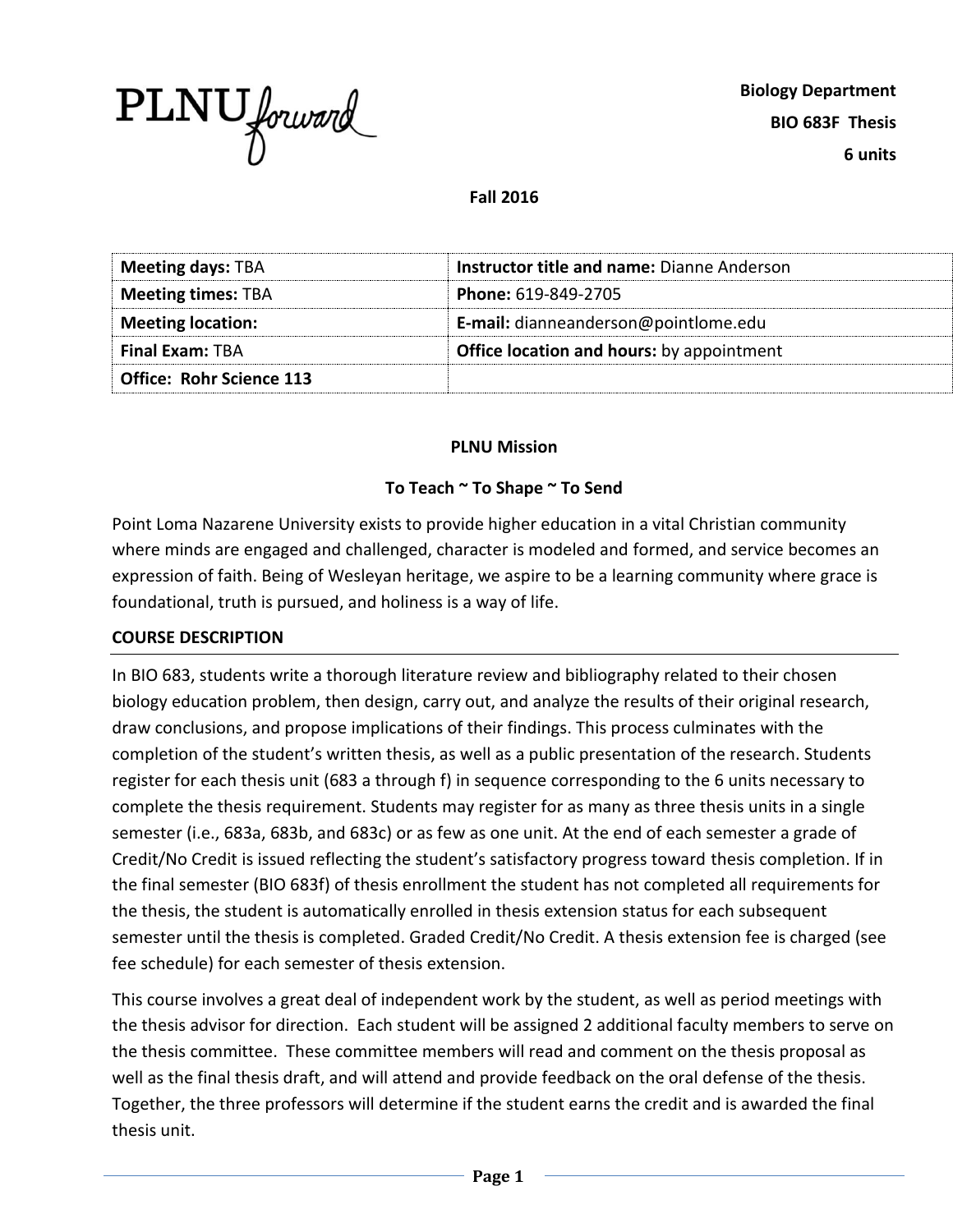# **COURSE LEARNING OUTCOMES (one for each unit of BIO 683)**

| BIO683a: | Prepare proposal (including purpose, question(s), theory, methodology, and lit review),<br>and clear project proposal with committee |
|----------|--------------------------------------------------------------------------------------------------------------------------------------|
| BIO683b: | Finalize protocols and write, then submit IRB proposal                                                                               |
| BIO683c: | Collect data                                                                                                                         |
| BIO683d: | Analyze data, and write results section                                                                                              |
| BIO683e: | Write conclusions and finalize thesis report                                                                                         |
| BIO683f: | Prepare and submit journal manuscript, and give oral defense of project                                                              |

### **PROGRAM LEARNING OUTCOMES ASSESSED IN THIS COURSE**

Three of the four PLO's will be assessed by three professors using the rubric at the end of this document upon completion of the thesis project:

- 1. Discuss major concepts and theories in biology. (Row 3)
- 2. Carry out and communicate various experimental methods and types of data analysis. (Rows 4, 5)
- 3. Demonstrate knowledge and skills in critical thinking, such as analysis and synthesis, as applied to primary literature in the field of biology, as well as in science education. (Rows 2, 6)

#### **REQUIRED TEXTS AND RECOMMENDED STUDY RESOURCES**

Incompletes will only be assigned under extremely unusual circumstances.

There are no required textbooks or supplies for this course, but the document "PLNU Biology Thesis Guidelines" provides detailed information as to how the thesis work should be done. It is important that students read these guidelines before beginning their thesis, and then refer to the document as their work progresses. This document is included in the online student handbook for the biology program.

#### **GRADING**

Credit/No credit is assigned based on the satisfactory completion of unit as described above; no letter grades are given.

#### **INCOMPLETES**

Incompletes will only be assigned under extremely unusual circumstances.

#### **SPIRITUAL CARE**

PLNU strives to be a place where you grow as a whole person. To this end we provide resources for our graduate students to encounter God and grow in their Christian faith. At the Mission Valley campus we have an onsite chaplain, Rev. Nancy Pitts, who is available during class break times throughout the week. If students have questions, a desire to meet with Rev Pitts or prayer requests you can contact her directly at [gradchaplainmissionvalley@pointloma.edu.](mailto:gradchaplainmissionvalley@pointloma.edu) In addition there are resources for your Christian faith journey available at [http://www.pointloma.edu/experience/faith/graduate-student](http://www.pointloma.edu/experience/faith/graduate-student-spiritual-life)[spiritual-life](http://www.pointloma.edu/experience/faith/graduate-student-spiritual-life)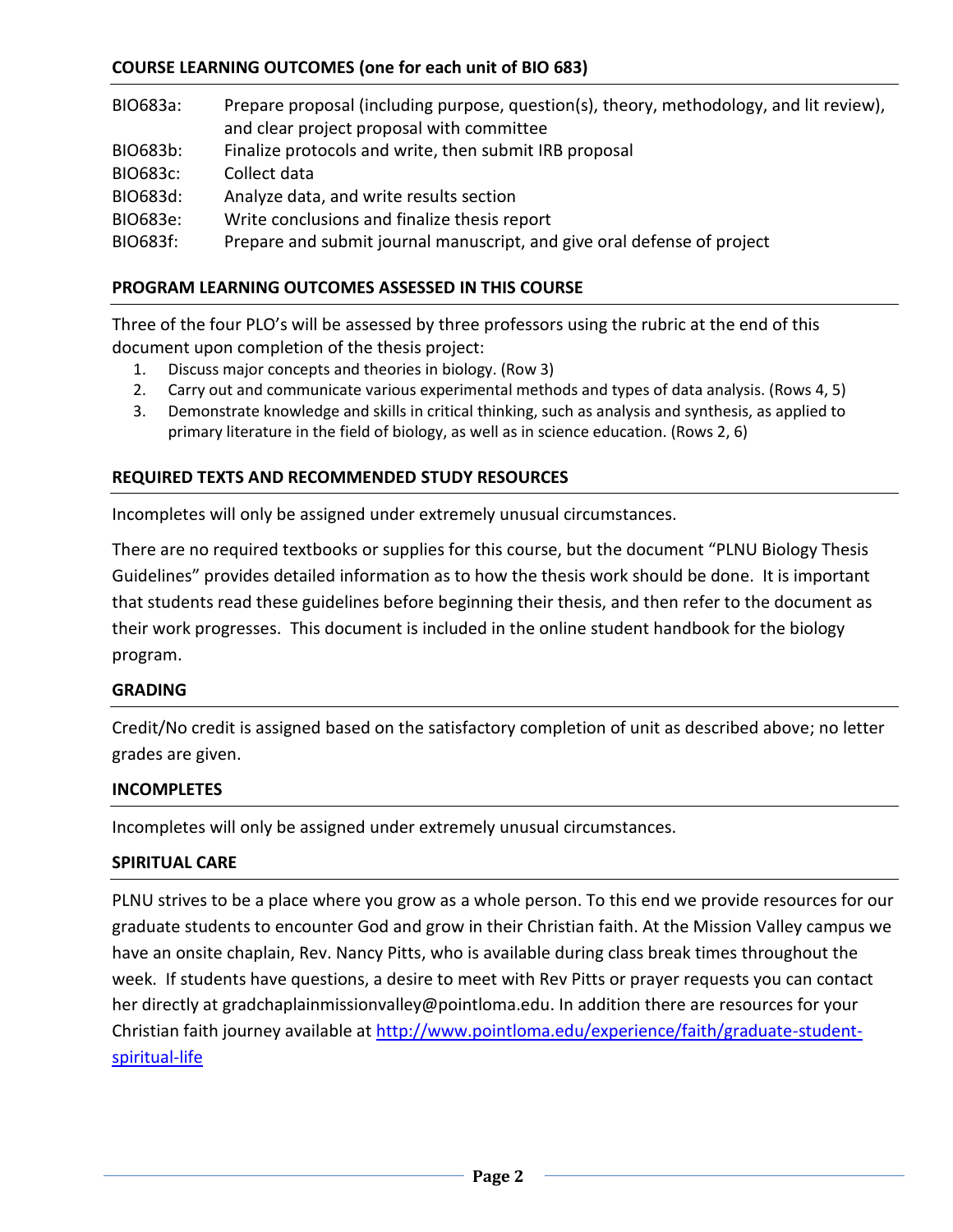# **PLNU COPYRIGHT POLICY**

Point Loma Nazarene University, as a non-profit educational institution, is entitled by law to use materials protected by the US Copyright Act for classroom education. Any use of those materials outside the class may violate the law.

# **PLNU ACADEMIC HONESTY POLICY**

Students should demonstrate academic honesty by doing original work and by giving appropriate credit to the ideas of others. Academic dishonesty is the act of presenting information, ideas, and/or concepts as one's own when in reality they are the results of another person's creativity and effort. A faculty member who believes a situation involving academic dishonesty has been detected may assign a failing grade for that assignment or examination, or, depending on the seriousness of the offense, for the course. Faculty should follow and students may appeal using the procedure in the university Catalog. See Academic Policies in the Graduate and Professional Studies Catalog for definitions of kinds of academic dishonesty and for further policy information.

## **PLNU ACADEMIC ACCOMMODATIONS POLICY**

If you have a diagnosed disability, please contact Jean Moncada in the Center for Student Success (CSS) within the first two weeks of class to demonstrate need and to register for accommodation by phone at (619) 563-2849 or by e-mail at [jmoncada@pointloma.edu.](mailto:jmoncada@pointloma.edu) Ask your academic advisor or program director for any additional accommodation information.

## **PLNU ATTENDANCE AND PARTICIPATION POLICY**

Regular and punctual attendance at all classes is considered essential to optimum academic achievement. If the student is absent from more than 10 percent of class meetings, the faculty member can file a written report which may result in de-enrollment. If the absences exceed 20 percent, the student may be de-enrolled without notice until the university drop date or, after that date, receive the appropriate grade for their work and participation. See Academic Policies in the Graduate and Professional Studies Catalog for additional detail.